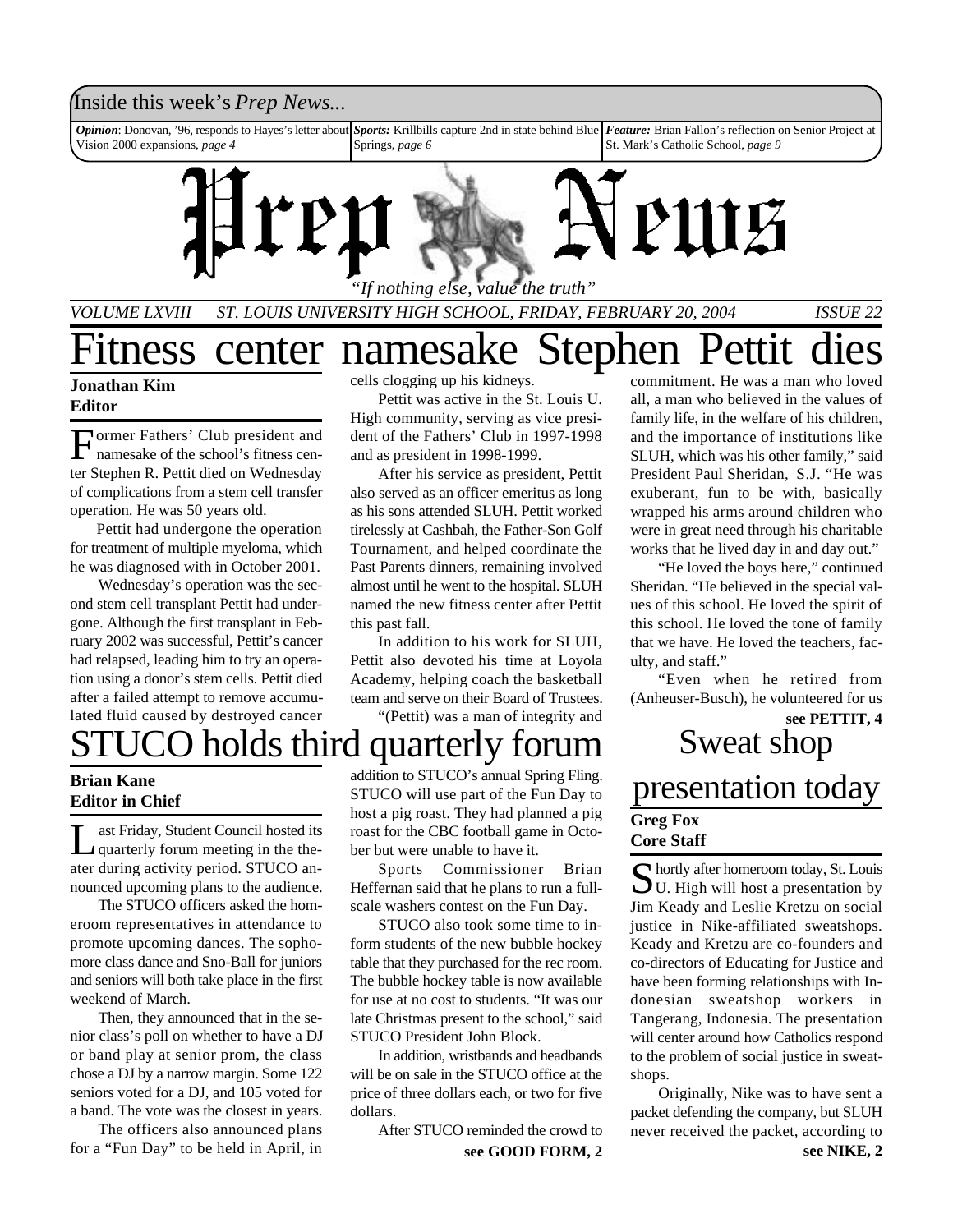# 2 **News** February 20, 2004 Mock Trial defeats Vianney

### **Andrew Mueth Reporter**

Tuesday night, several St. Louis U.<br>High students were busy defending a uesday night, several St. Louis U. college fraternity in court. In their second case of the year, the unranked Lawyerbills beat the first-ranked Vianney mock trial team.

Led by SLUH father Ed Rolwes, the mock trial team defended the Sigma Lambda fraternity from a suit brought by imaginary student Sydney Jones. That "fraternity" only existed in a casebook, however, and the court actually consisted of several professional lawyers acting as judge and jurors. Jones was supposedly drinking at a party at the fraternity house, though underage. He jumped off of the third floor balcony, attempting to land in a pool. However, as he fell, he hit his leg

## GOOD FORM

### (from 1)

promote selling tickets for the Cashbah travel raffle, senior Sam Weller suggested starting a campaign to promote ticket sales specifically among the senior class, as traditionally senior classes do not sell their quota of travel raffle tickets.

Religious Commissioner James Erler then introduced his idea for modifying the morning prayer system. He suggested that, on certain days, each pastoral representative lead his homeroom in prayer rather than have someone lead prayer over the public announcement system.

"I'm not knocking on the prayers, but they're too long," said senior Mark Lubus.

Students also expressed dislike for readings about the Lewis and Clark expedition over the public announcement system during homeroom.

Though attendance was low, Block said, "I thought it was fine. It's kind of what we expected."

Erler was concerned about the total lack of faculty attendance. STUCO Moderator Brock Kesterson and Assistant Principal for Academics Mark Michalski were the only faculty in attendance. "Where were all the teachers?" asked Erler afterwards. "I want to know where all the toachers are."

on the side of the pool. Jones was suing for the physical and emotional damages he suffered.

Junior Skip Young said that the trial "went well, and neither team knew who was going to win (before the decision was announced)." He said that neither team was really better than the other, but that Vianney's style was different. "They tried to memorize what they planned to say... but struggled with the memorization (of their statements)." SLUH, on the other hand, spoke using note cards or ad-libbed, a tactic that helped them to defeat Vianney.

This big win might send the team to sectionals, a seemingly distant possibility prior to their upset victory against the Golden Griffins. They must now wait until the new standings are posted and hope that they have enough cumulative points to advance them to the postseason.

### NIKE

### (from 1)

Brian Christopher, S.J. Last week, theology teacher Rob Garavaglia met a personal friend of Nike chairman Phil Knight at a Jesuit Secondary Education Association conference. SLUH set up a situation with a Nike representative who would be willing to speak, and the plan called for either a debate or a panel discussion.

Keady and Kretzu were "approaching the issue from a faith standpoint," according to Christopher. SLUH found out on Wednesday that the Nike rep would not attend today's assembly, although they will come in a few weeks.

The goal of the assembly is to raise conciousness. "That's huge, because Nike, and the whole apparel industry, the reps don't want us to know the condition that the workers are in," said Christopher. "There is a darker reality.... Once we as consumers become aware that our choices—even by the clothes (that we wear)—are moral choices that have impacts on people on the other side of the world have consequences...then we can begin to change things."

Christopher summed up the idea of the assembly, saying "This assembly will be the starting point for a discussion."

# Chess team mates Clayton

### **Kyle Kloster Reporter**

Four years ago, the St. Louis U. High chess team did not exist, let alone hold a winning record. However, thanks to the efforts of moderator Joan Bugnitz and captain Brian Nienhaus, the Pawnbills have grown into a winning team. Bugnitz resurrected the team after a three-year period of "chesslessness" that began in 1998, when interest and support for the team had vanished.

In 2001, after some students expressed interest in starting a team, Bugnitz decided to take up the responsibilities of moderator. As a fledgling team in the past three seasons, the Blitzkriegbills lacked strength, but their experience is surfacing. They have captured their first winning record since 1998. Under the leadership of Nienhaus, the team has achieved a 6-2 record thus far against the ten teams in their conference. Capturing their sixth victory Wednesday night in a 21.5-8.5 win over Clayton, the Kingbills have almost solidified their spot in the playoffs for the first time in years.

Matches occur on Wednesdays in the St. Ignatius Conference Room for SLUH's home meets, and they start as soon as the opposing team arrives. The best five players from each school pair up according to their team ranks and begin their games. Each player has a total of one hour to think over and execute his strategy, allowing games to last as long as two hours. No chants or cheers raise spirits during the matches, and often the clocks' rhythmic clicking stands out as the only noise in the room. No referee or judge presides over the matches; instead the players oversee everything themselves. Nienhaus explains, "The kids are from high school; they all know what they're doing. Usually there are no problems."

Chess season begins between mid-November and early December, and playoffs begin around the end of February. Practices are held every Tuesday in J227. Anyone interested in the team is welcome to come and ioin.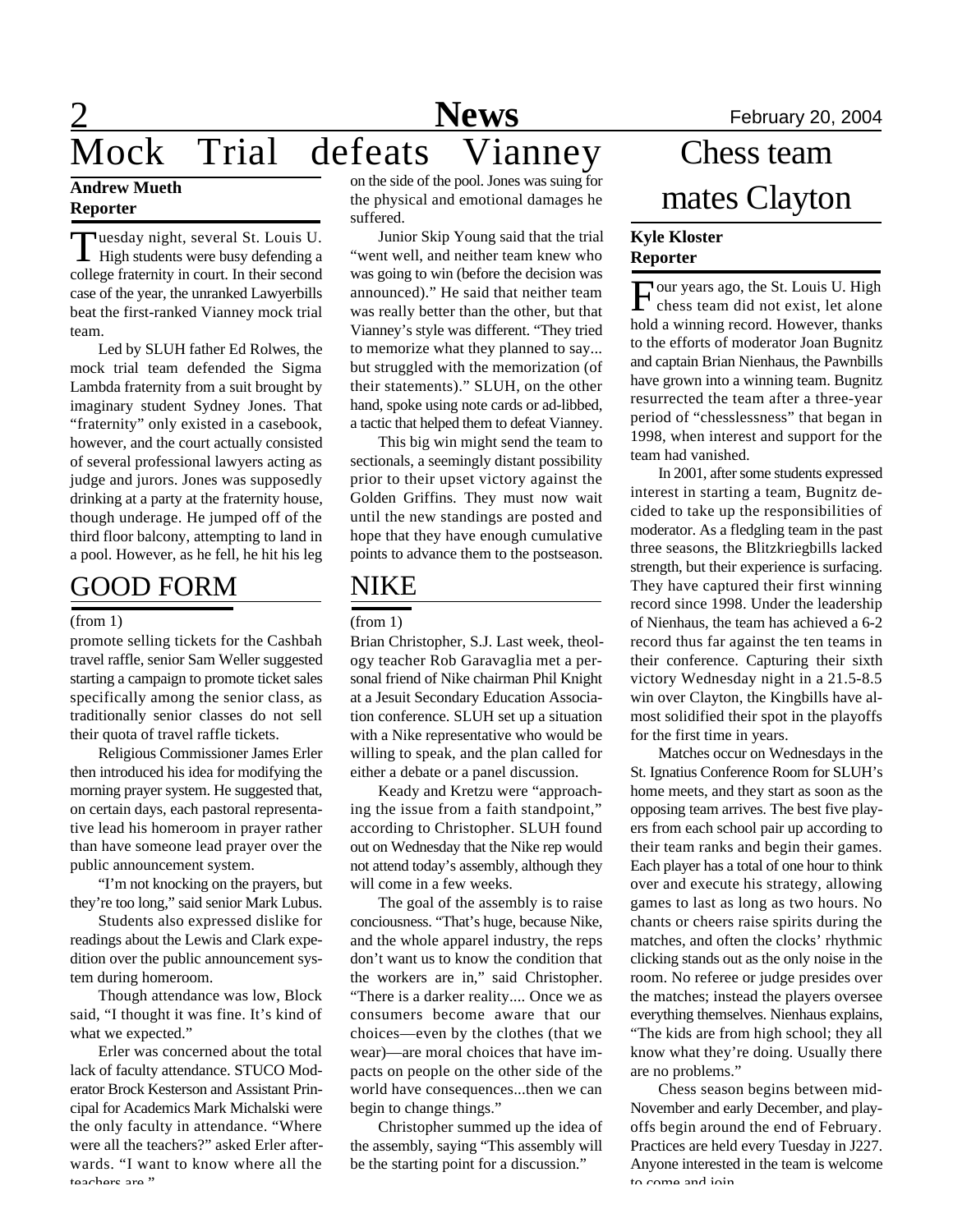# **February 20, 2004 Constant Constructed Survey** 3

*In light of the current expansion plans of Vision 2000, the* Prep News *conducted a survey of the student body regarding attitudes towards the school. 50 participants were picked at random in each class.*



How interested are SLUH students in Vision 2000 plans?



### **How do you spend your free / unscheduled time during school?**





Familiarity with Vision 2000 plans



### **What time do you typically arrive at school?**

| Fr / Soph |               | $6:00 - 6:30$ $6:30 - 7:00$ $7:00 - 7:30$ $7:30 - HR$<br>x. | 56. | -27 |
|-----------|---------------|-------------------------------------------------------------|-----|-----|
| Jr/Sr     | $\mathcal{R}$ | Δ                                                           | -31 | 24  |

#### **What time do you typically leave school, or what time do your co-curriculars end?**

|           |               | or what three do your co-curriculars end. |                |  |
|-----------|---------------|-------------------------------------------|----------------|--|
|           | $3:00 - 4:00$ | $4:00 - 5:00$                             | $5:00$ - after |  |
| Fr / Soph | 33            | 33                                        | 28             |  |
| Jr / Sr   | 33            | 11                                        | 23             |  |

### **Now that you're here, which of the following have**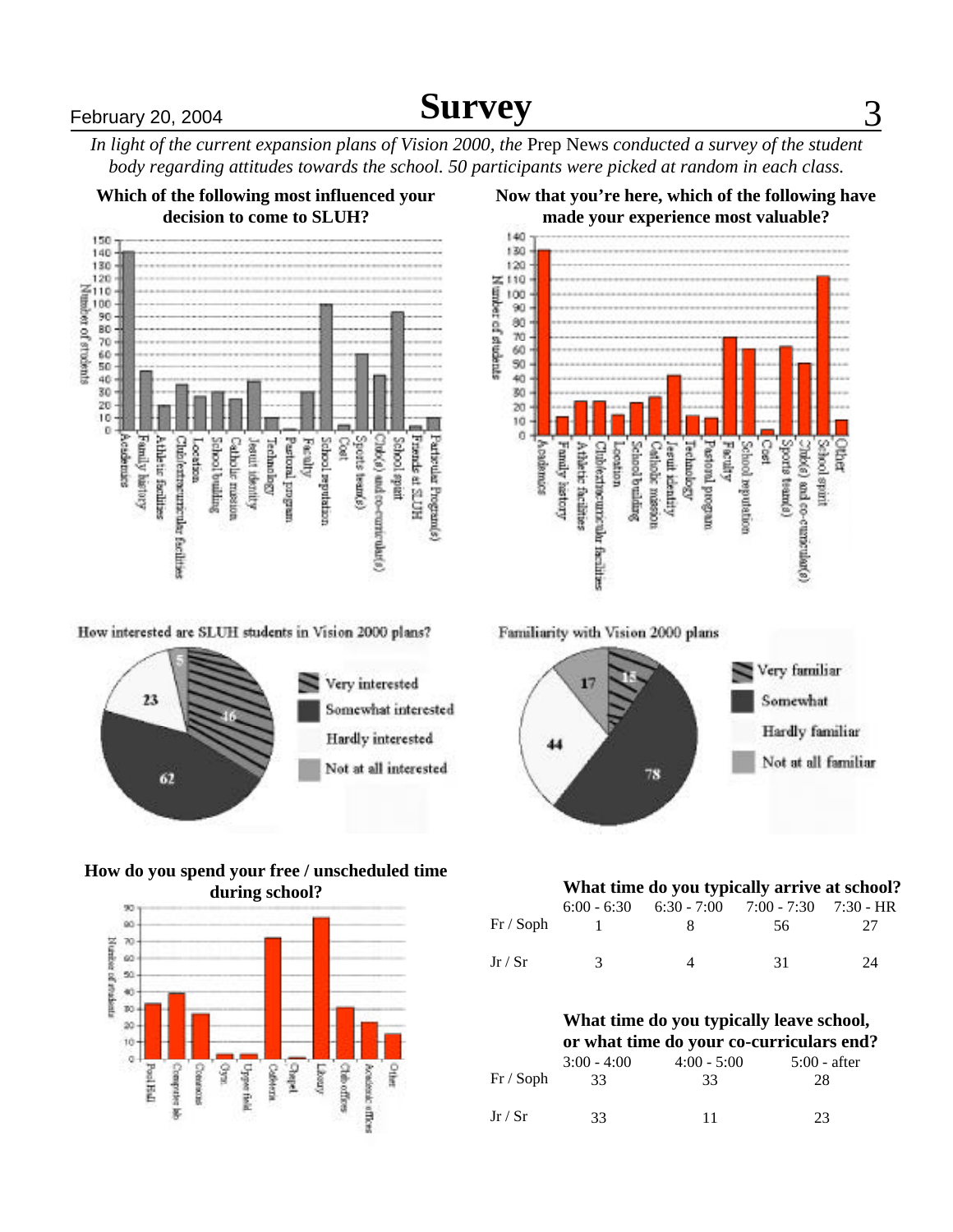# **4** 1 1 1 1 1 2 2004

# LETTER TO THE EDITOR Donovan defends Vision 2000 expansion plans

To the Editor:

I would like to address the letter sent by my classmate, Michael Hayes. I understand and share his concern that SLUH should always be focused on her mission as a Jesuit institution. I hope that the question he raised is always taken into account by the faculty and administration when considering new ideas, projects, or the like for SLUH. I would argue, though, that teaching the students (and alumni) to be Men for Others is an important part, but a part nonetheless, of the mission of educating the whole person. Of course, the two major aspects of that education, I believe, are academics and spiritual/religious formation. The former was addressed with the last renovation and expansion of the school in 1996. The arts were given a major boost and the classrooms were made more conducive to learning. It seems to me that while the academic aspect has always been the emphasis of the school, it has been the object of particular concentration these last several years. Now the time has come (after almost a decade) and the resources made available to address another aspect of the education of the whole person: the physical, as it is manifested in athletics and recreation, an aspect that could not be addressed in the 1990s. How long will the basketball team have to miss a practice or settle for a "secondbest" option or a Phys. Ed. class have to sit on the bleachers because the gym is being used for something else? Should the wrestling team always have to practice in the back of the theater? Granted, we did not have many creature comforts when we were students, but somehow I doubt we can honestly say we never complained or never thought a better situation could be had.

The sticking point for some seems to be the scope of the expansion. Is it excessive? Possibly. Although, as evidenced by our football stadium, all fields are essentially large and oversized compared to a building, which we forget has three or four stories, making for much more useable space. Also, with some creativity, the space to be vacated could be utilized to make the experience of SLUH that much more unique. Yes, the \$16 million seems high, but it would not cover even two years of the school's operating costs or be able to effect a permanent raise in teachers' salaries, even though the teachers are worth every penny.

As someone quite often given over to nostalgia, I don't think we should bemoan the loss of part of a neighborhood that had many drug houses and fostered a level of crime that is not only unacceptable for our fellow man but is also most unacceptable for a high school. This expansion, if anything, is a reinvestment in the city and should be a sign to the neighbors that SLUH has no intention of being wooed to a swath of green by a handful of green like some other institutions.

We should not chastise SLUH for its desire to nurture the students' physical well-being in addition to their academic and spiritual well-being. We also should not chastise it for responding to the imperative given by the parents and future students who, for good or ill, consider facilities when they make their decision. As long as the selling point is not that we are the best in (insert sport here) because we have 'x' facility but that these facilities provide every student the chance to pursue a multitude of opportunities and become a well-rounded person. Learning teamwork, sportsmanship, and how to interact properly with others in an extra-curricular environment can help someone become a Man for Others.

Finally, with all due respect, I think that perhaps our pride in FoPoCoCo over Chaminade and MICDS was because we usually beat them and won the state title, not because it was a part of the city. And I would venture to say that the success of our water polo team depended not only on the skill of our players and wisdom of our coaches but also on the basically uninhibited access to the proper facilities. Perhaps it is time that other sports and even nonathletic students had the same.

Gregory T. Donovan, '96

### PETTIT

(from 1)

and for Loyola Academy, and that was his full-time job, doing volunteer work for us during his sickness," said Vice President of Advancement Thom Digman. "He acted as the honorary staff person of the Fathers' Club, so every meeting he was there. He helped organize all the events you guys get to enjoy. If there is anything that Steve probably taught us, it is how to live life well, because clearly he was battling for the last several years. But every single time you saw him, he had tremendous love of life, love of people around him, and he probably made everybody who came in contact with him better because of the way he approached his sickness."

Fathers' Club President Fred Daues said, "Steve would send the Fathers' Club members e-mails and tell them how he was doing and what his plans were. I will never forget this: he always closed his letter with 'Life is good.' That was his outlook on life. He was a type of man that you were very happy to know and you wished you could know even better."

 "On the behalf of my family, I would like to thank everyone for their prayers and support," said his son, Tom Pettit, '97. "If it weren't for all of those, I know he wouldn't have made it as long as he did…. He wanted to live life everyday. That was his quote, that is what he tried to

live by, and that is what he did."

"You can't ask for anything more (from a community)," said Tom, "and you can't ask for a better place to support a family."

The wake will be held at the Bopp Chapel at 10610 Manchester Road this afternoon from 4:00 p.m. to 9:00 p.m. The funeral Mass will be at St. Francis Xavier College Church at 10:00 a.m. on Saturday, Feb. 21, and the burial will be at Holy Cross Cemetery on Manchester Road immediately following.

Pettit is survived by his wife Bev, his daughter Jenny, and his sons Tom, '97, and Mike, '02.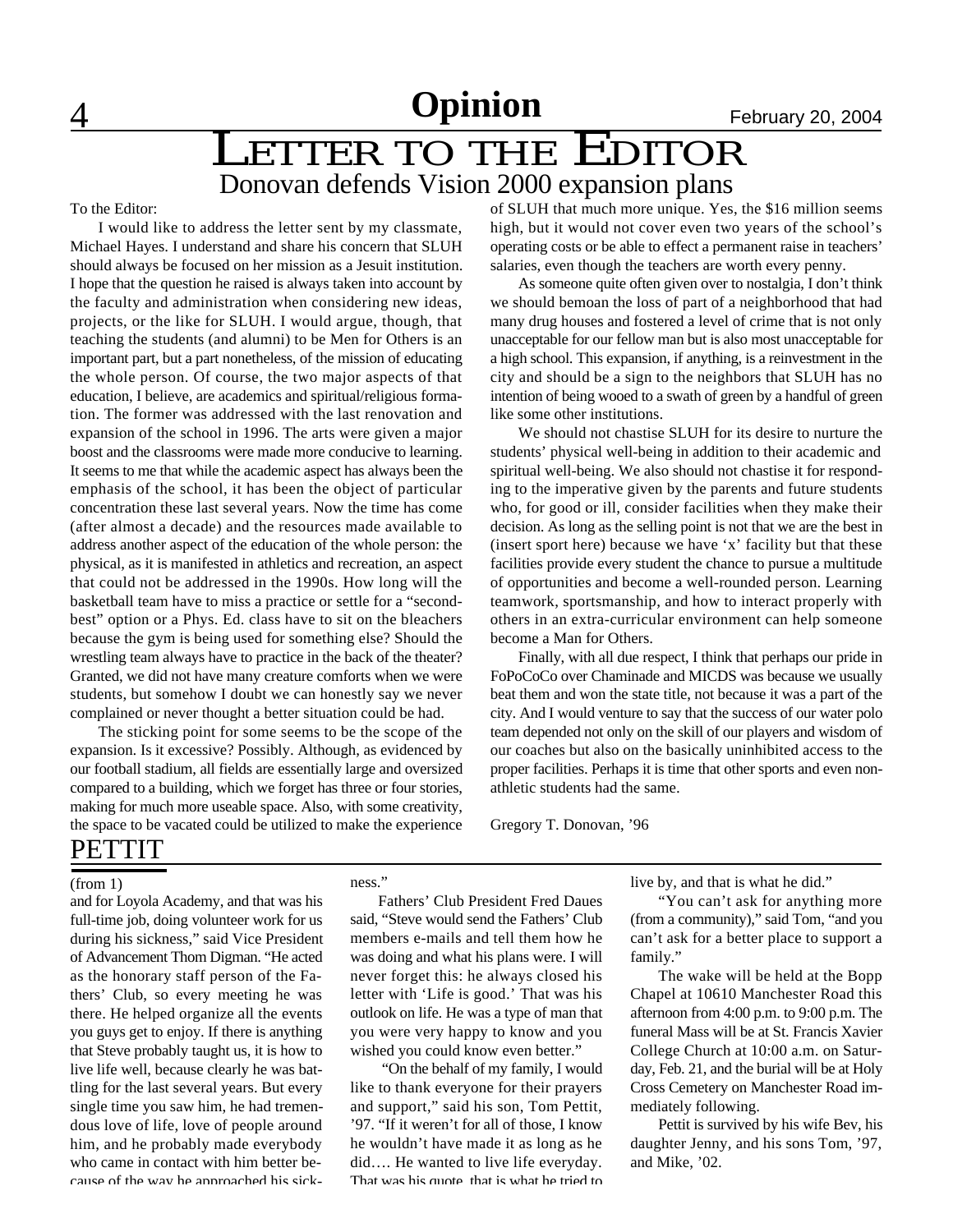### **February 20, 2004 News** 5 Lancers end Puckbills' playoff run in sudden de **Sports**

### **Tom Fucoloro Reporter**

A fter an 8-1 loss in the first<br>playoff game of the series, the St. fter an 8-1 loss in the first Louis U. High hockey team matched up with the Lafayette Lancers for game two Friday night at Affton Ice Rink. The Jr. Bills scored three goals in the first period en route to a 4-2 win. This win forced a mini-game to decide the series, and after 12 minutes of a sudden death battle, Lafayette scored to end the SLUH hockey season.

When the 2003-2004 U. High Puckbills stepped on the ice Friday night, they looked unbeatable. Every pass caught the intended receiver in stride, and every defensive player executed precisely. The speed of the Jr. Bills overwhelmed the Lancers for the first period as the Puckbills scored three of their four goals.

To kick off the scoring, senior forward Matt Pijut deflected a shot from senior defenseman Mike Mudd into the upper corner of the net.

### **Tom Carrow Reporter**

 $\prod_{n=1}^{\infty}$ ast Friday, Feb. 13, the St. Louis U. High Racquetbills faced off against DeSmet for the St. Louis league championship. It was a highly anticipated match, as SLUH entered 9-0, and DeSmet 8-1, their only loss a 5-2 defeat by the Jr. Bills. DeSmet, however managed to win this contest, 4-3.

The match started off with the doubles team of juniors Joe Lorenz and Pat Corcoran against DeSmet's Wolf and Billingsly. Corcoran and Lorenz were both on top of their games, and the DeSmet team could not handle their lethal leftright combo; Lorenz and Corcoran cruised to a 15-9, 15-7 victory.

While Corcoran and Lorenz were dominating their opponents, junior Ryan Franklin was locked in a close game with DeSmet's Kevin Bell. After a close first game, Franklin found himself down a game, and with Bell playing extremely

Of his goal, Pijut said, "I was getting roughed up in front of the net. I saw the shot and tried to get my stick on it and it went in."

The Puckbills followed Pijut's goal with two more, one from sophomore sensation Eddie Effinger and another from junior Mike Tangaro.

The second period consisted of intense back and forth control between the Lancers and the Jr. Bills as both teams fought to gain control of the game. Lafayette scored one goal in the first period and one in the second to bring the game to within one goal at the end of the second period.

In the third period, senior Dane Moody scored a goal, assisted by senior Brad Naert.

After Moody's goal, the first game ended with the Jr. Bills on top and surging with energy.

The mini-game lasted for 12 minutes of sudden death anxiety. Both teams played with speed and strict defense as they battled to continue their seasons. Senior

defenseman Kyle Butler skated for most of the mini-game, a grueling feat of endurance and strength, and helped keep the Lancers from scoring earlier than they did. However, in a skirmish in front of the net, the Lancers managed to put a shot over Pecher's shoulder after he had made back-to-back saves. With that goal, the Puckbills' season ended.

SLUH hockey had a rough year, as they seemed to lose game after game during the season. The team, especially the seniors, played hard against the odds during the playoffs, and managed to upset Rockwood Summit in the first round, coming within inches of a victory against Lafayette in the second round.

"The last four games of the playoffs were the best games of hockey I have ever seen," said senior Chris Baricevic, remembering the excitement of the past weeks.

**see BLUENOTE, 8** Coach Charlie Busenhart saw the season as "a reshaping of the team after the loss of goalie Charlie Effinger at the

# Racquetbills defeated by Spartans,

well in the second game, Franklin couldn't overcome the deficit, and DeSmet tied the team score at one.

The following match turned favorable for the Jr. Bills, as senior Eric Weber battled Matt Bell. After a shaky first game, Weber dominated his opponent and finished him off 15-3, 11-5 in the tiebreaker.

Senior John Reagan followed in similar fashion, winning 15-11, 15-10 in a game more dominant than the score suggests, putting SLUH up 3-1.

Then DeSmet went on a rally. Number one seed senior Phil Mathews faced off against the only opponent that had offered him any challenge all season, Eric Becker. After a narrow 14-15 defeat, Mathews won the second game 15-9. Everything went Becker's way in the third game though, and he proved too much for Mathews, winning 11-2. Second seed senior Tom Carrow followed suit, losing focus and losing in straight games.

With the team score tied 3-3, and fifth seed junior Eric Durban locked in a close

battle with his DeSmet foe, the match was up in the air. After a hard-fought match, Durban couldn't hold on, taking a 11-15, 12-15 loss, that put DeSmet up 4-3 for the final score. SLUH's only loss of the season—the first in nearly two and a half years— was a "reality check that luckily came before state," said coach Joseph Koestner.

Although the Racquetbills lost Friday, they still won the league championship, since their earlier 5-2 win over DeSmet made the overall team score for the two matches 8-6 in SLUH's favor. The team looks towards the state tournament this weekend with optimism as shown in third seed Eric Weber's analysis of the match. Weber stated that "the team was a little shaky (in the loss to DeSmet), but it's nothing I think we can't correct in time for state.'

Be there Saturday at Concord in South County to cheer on the SLUH racquetball team in its quest for the state championship.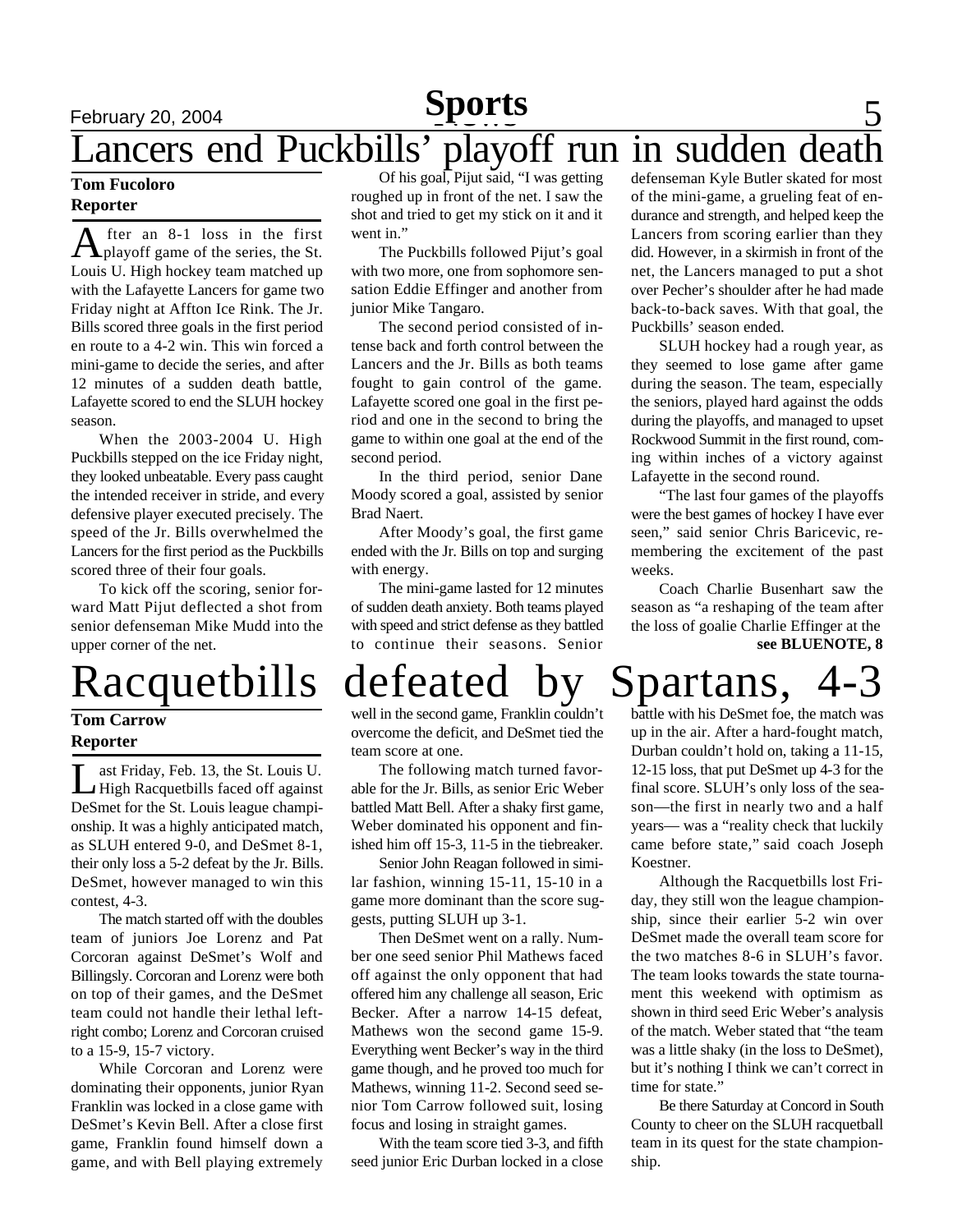## **6 News** February 20, 2004 **Sports** Aquabills swim to second-place finish at state

### **Nick Applebaum Reporter**

L ast Friday, the St. Louis U. High swimming and diving state qualifiers headed to the St. Peters Rec-Plex to defend their state title. With shaved heads and the largest qualifying team (tied with Parkway South at 18 members strong), things looked good for the Krillbills. Although the Jr. Bills emerged as the top St. Louis team, they finished second overall with 215 points to Blue Springs' 258.

Friday saw the qualifying round for the swimmers, the top 16 of which would advance to the finals on Saturday. Each event would have a championship and a consolation heat each with eight swimmers. The Cousteaubills qualified 17 swimmers and relay teams in total for the finals, but only nine qualified for the championship heats (for the state meet scoring see chart, right).

On Saturday, the diving championships were held. Sophomore Zach Berndsen missed the top 16 by a few points and

| <b>Place</b> | <b>Points for</b>  | <b>Points for</b> |
|--------------|--------------------|-------------------|
|              | <b>Individuals</b> | <b>Relays</b>     |
| $\mathbf{1}$ | 20                 | 40                |
|              | 17                 | 34                |
|              | 16                 | 32                |
|              | 15                 | 30                |
| 2 3 4 5 6    | 14                 | 28                |
|              | 13                 | 26                |
| 7            | 12                 | 24                |
| 8            | 11                 | 22                |
| 9            | 9                  | 18                |
| 10           | 7                  | 14                |
| 11           | 6                  | 12                |
| 12           | 5                  | 10                |
| 13           | $\overline{4}$     | 8                 |
| 14           | 3                  | 6                 |
| 15           | $\overline{2}$     | $\overline{4}$    |
| 16           | $\mathbf{1}$       | $\overline{2}$    |

scored no points for the team. After the diving, the swim meet started.

Frustration started in the first event. Favored SLUH lost the 200-yard medley relay to Rockhurst by .35 seconds. In the 200 free, senior Nick Konczak won the consolation heat, placing ninth overall, and fellow senior Kurt Doll placed eighth overall. Senior Gabe Toennies took fourth in the consolation heat of the 200 individual medley and placed twelfth overall.

In the 50 free, the Jr. Bills missed an opportunity to pull away from the rest of the pack. Both senior Nathan Harris and junior Tim Heafner were seeded in the top eight. Harris took fifth place, missing fourth by .07 seconds, while Heafner placed second, falling short of first by .63 seconds.

Following a 20-minute break, the Octobills trailed Blue Springs by only nine points. Harris and Heafner were at it again, this time swimming the 100 butterfly and taking seventh and eighth, respectively. In the 100 free, Doll and Konczak **see BABY BELUGA, 7**

# Rossbills drop three, prepare for DeSmet

### **Kyle Poelker Reporter**

The Jr. Bills entered their own senior<br>night as underdogs on their own he Jr. Bills entered their own senior court. Against Vianney, a top 15 team in St. Louis, the Basketbills were thought to be outmanned and to have no chance against the high-powered offense that stood in their way.

After the senior night ceremony that congratulated and thanked senior players Mark Lubus, Chris Luth, Jeff Milles, Jeff Howenstein, Andy Lowes, John Kaminski and senior managers Tim Wahl and Tim Simon for their service to the SLUH basketball program, it was game time. The Jr. Bills didn't want to disappoint. They came out roaring, taking an early 7-6 lead on a three ball from junior Dave Goettelmann. But soon, the Griffins answered back, hitting some shots of their own, and despite a Lowes trey to end the quarter, the Jr. Bills were still behind by four.

Goettelmann came out of the break

Bills were back on top. But the battle had only begun as Vianney continued to claw their way back on top, and with two minutes until the halftime break, their lead was three. The Griffins increased it to four at the midway point in the game, with the Jr. Bills down but not out at 31-27.

But the third quarter was all Jr. Bills, and it seemed as if there would be no stopping them. It all started on the defensive end with big men Luth and Kaminski, who strung together four consecutive blocks that kept the Jr. Bills close. Kaminski finished with five on the night, which led to a momentum-shifting trey by sophomore sensation Tim Garvey.

on fire, and with five quick points the Jr. and. With no shot clock and the Griffins up, see RINGERS, 8 With the Jr. Bills leading at the end of the quarter, it seemed as though they had the upper hand. But considering how fickle a game it can be, it wasn't the Jr. Bills who had the upper hand at the end of the game. Despite an excellent third quarter, there was a letdown in the fourth, one that Vianney was able to take advantage of. With SLUH not scoring, and the Golden Griffins doing so, the game was nearing the

the Jr. Bills were forced to foul, and the game was all but over. Despite the final score, a 58-46 Vianney win, it was a great competitive MCC game for the J-Bills.

The Jr. Bills then looked ahead to their rescheduled matchup at St. Mary's on Presidents' Day to get some anger and frustration out. But, unfortunately, it seemed as if the opposite was happening to the Jr. Bills. They started the game off extremely cold, trailing in the first quarter 15-4 against the smaller St. Mary's team. And despite a second-quarter effort where they pulled within one point of St. Mary's, riding the wagon of hot-shooting Kaminski and Howenstein, they still trailed.

The third quarter didn't do them any justice, only increasing their deficit. By the fourth there was no hope, and despite Kaminski's 14-point effort, the game ended with a 49-45 loss.

But there was still optimism around the Jr. Bills' locker room as they got ready to face the highest-ranked of all their MCC foes on Tuesday, the Chaminade Red Devils, who had recently lost to a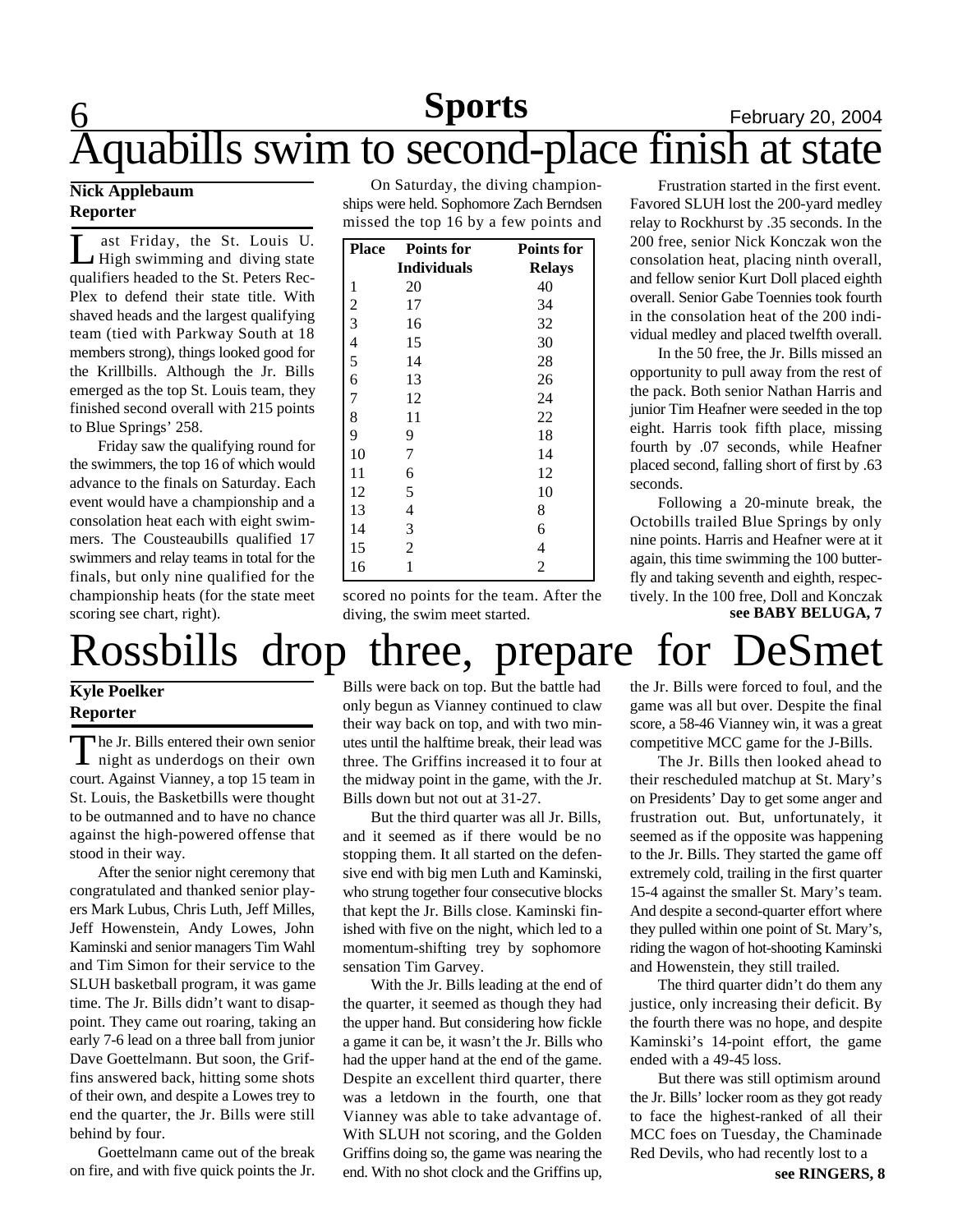# **February 20, 2004 Sports** 7 Wrestlebills send four to state tourney

### **Marty Wilhelm Reporter**

L ast Saturday, the Grapplingbills wrestled in the Class 3 sectional championships. Winners would move on to the state championships in Columbia this Saturday. The Jr. Bills sent four wrestlers through to state: junior Andrew Poulin and seniors Mike Smith, Greg Leibach, and Jim Croghan.

Eleven St. Louis U. High wrestlers had advanced from the district tournament, but the Jr. Bills were down to ten before sectionals even started: sadly, sophomore Jon Holden's season was cut short by a skin condition which made him ineligible for sectionals.

The first round was a series of ups and downs for the team. Junior Shaun Whalen (160 lbs.) and Stevenson (171 lbs.) pinned their opponents quickly to advance to the next round. Poulin (119 lbs.) wrestled hard but lost to his Hazelwood West opponent. Leibach (189 lbs.) controlled his opponent from DeSmet the entire match to emerge with a major victory. The round ended with Croghan (275 lbs.) throwing his Pattonville adversary for a pin in the first period.

The second round turned out to be a little better for the wrestlers. For all the wrestlers that lost their first match, this round determined their termination or continuation in the tournament. Junior Jeremy Bledsoe (112 lbs.) came up big with a 16-0 victory over his Chaminade opponent.

## BABY BELUGA

### (from 6)

placed third and 14th, respectively.

Junior Adam Trafton had a disappointing 500 freestyle, placing 16th and swimming well above his normal time.

Going into the 200 free relay, the Baldbills were well behind Blue Springs and needed to cash in. Unfortunately, they dropped the relay to Blue Springs, falling further behind. The Jr. Bills failed to qualify anyone for the championship heat of the 100 backstroke, but sophomore Wes Going and junior Tim Szewczyk took ninth and 12th place, respectively.

Poulin was paired up with a wrestler from CBC and let him have it. He was winning 10-0 when he pinned his opponent in the third period. After a tough loss in the first round, Smith (145 lbs.) showed determination to qualify for state, wresting aggressively and, despite an injured shoulder, advancing to the next round.



**Greg Leibach forces his opponent to submit.**

Facing elimination, junior Marty Wilhelm (160 lbs.) secured a 6-0 lead, then pinned his Gateway opponent. Sadly, all the wrestlers in the semifinals were defeated, returning them to the wrestle-backs.

It all came down to the third round for the SLUH wrestlers. A victory there would secure them a spot in the championship tournament, while a loss would end their season.

Poulin had to wrestle an opponent from Ritenour that he had lost to a week before at districts, 10-3. However, Poulin got the first takedown and rode his opponent the entire match, earning a 6-0 upset victory.

Blue Springs finished eighth, making the meet impossible to win for the U. High, but the fight for second raged. Toennies placed 13th overall in the 100 breaststroke, and to finish the meet off, the Nemobills placed fourth in the 400 free relay. The top five team scores were: Blue Springs 258, SLUH 215, Parkway South 193, Chaminade 183, and Rockhurst 169.

Although this year's second-place finish was disappointing compared to last year's championship, the Jr. Bills have a lot to celebrate. At the start of the year, the team set a goal to place in the top three at

Smith was given his last chance to qualify for the state tournament. He got through a tough match and came out on top.

Recovering from his second-round loss, Stevenson hoped to defeat his Ritenour opponent to qualify for his first state tournament, but complications arose when his knee was injured. He finished out the match, but was unable to secure a win against his opponent. Disappointed with the end of his high school career, Stevenson plans to have surgery on his knee and start wrestling again to prepare for college.

Leibach was up next and faced off against a Chaminade wrestler. Despite the high stakes, Leibach stayed cool the entire match and came out with a strong victory.

Next, Croghan went out on the mat and wrestled one of the top-ranked wrestlers in the state. He wore out his adversary with constant motion, throwing him to his back for the pin in the second round. Later that night, Croghan manhandled his Hazelwood West opponent to take third place in the tournament.

Poulin, Smith, Leibach, and Croghan left on Wednseday to compete in Columbia yesterday, today, and tomorrow. Overall, the team performed quite well in a year that was supposed to be a transition.

With a 7-3 dual mat record, and two tournament victories under their belt, the team will travel down to Columbia to watch the qualifiers wrestle, and then the training for next season begins.

the state meet, a goal they achieved. They were the only team other than Blue Springs to score 200 points in the meet, an impressive stat for any team.

Said assistant coach and history teacher extraordinaire Tim O'Neil, "It was a bit of a surprise, but you can never call it a bad day when you finish second in state, and we were, after all, the best in St. Louis. I think we will be very successful next year, even though we are losing a lot of great swimmers. Don't count us out for next year."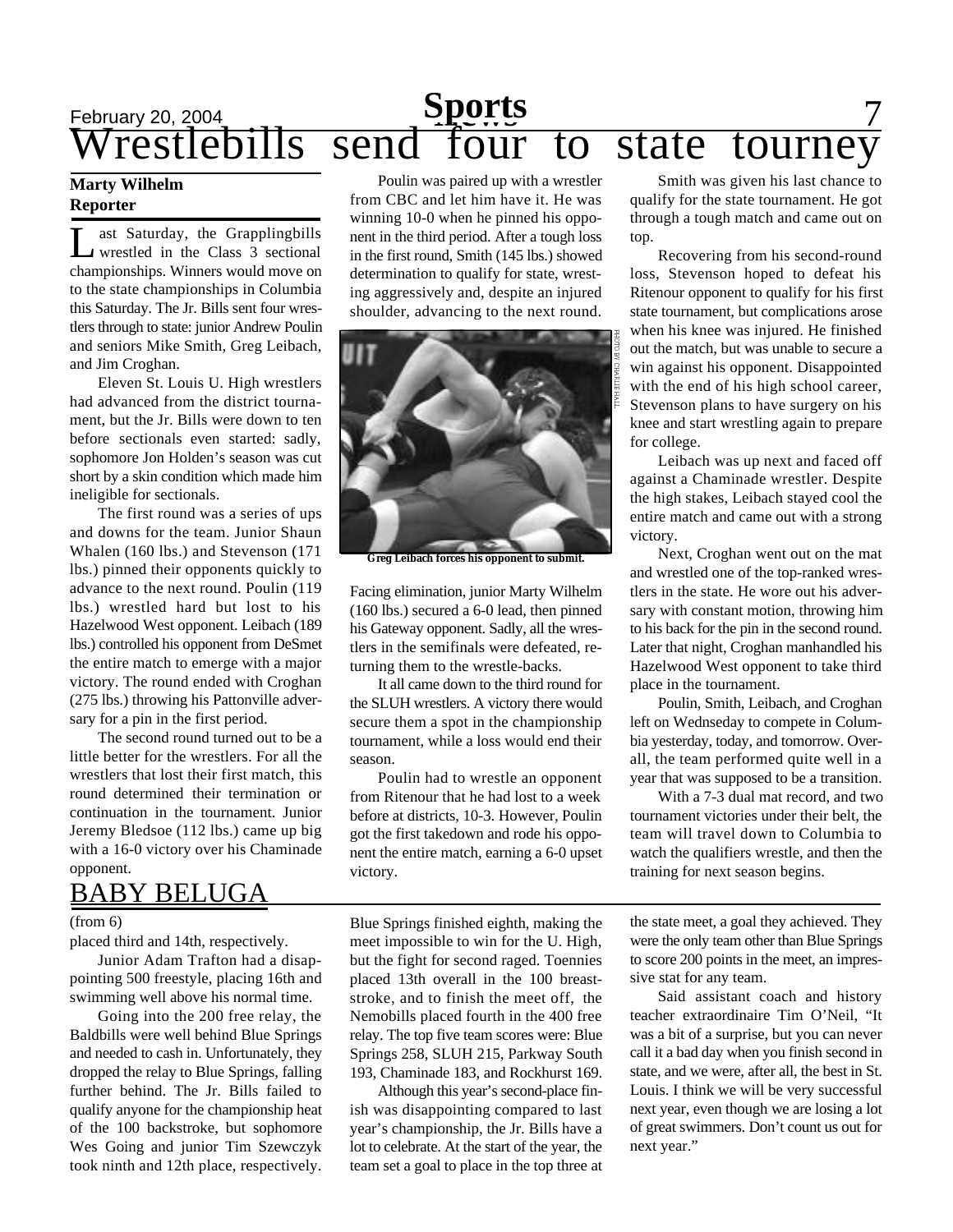### 8 **News** February 20, 2004 **Sports** Cience Club hikes Rock Pile Mountain **Sports News Alex Sciuto**

### **Core Staff**

Let Saturday, an expedition of fresh-<br>men, sophomores, and juniors, led<br>by moderator Steve Kuensting, set off to ast Saturday, an expedition of freshmen, sophomores, and juniors, led Rock Pile Mountain Wilderness Area for two days of outdoor wilderness fun with the Science Club.

Who would want to walk over rolling hills for three and a half miles in the dark with a 30-pound pack on your back? Juniors Luke Dang, Dustin Sump, Tyler Faust, and Alex Sciuto, sophomore Jim Scariot and freshmen Nathan Banet, Nathan Roth, Joel Schmidt, and Joe Kuensting did just that. The group set out in the two St. Louis U. High vans and traveled for two hours to the Rock Pile Wilderness Area near Fredericktown, Mo. They arrived around 8:30 p.m. and set out for the three and a half mile night hike 30 minutes later led by head lamps and powerful flashlights. The weather was cold, but once the group

### RINGERS (from 8)

Gateway Tech squad that the Jr. Bills had dominated. The confidence was apparent as the Jr. Bills walked on the court at the Athletictron at Chaminade, and they had the game to back it up. A Goettelmann three put the Jr. Bills up by one midway through the first, and they continued to shoot the ball well despite a 15-11 first quarter deficit.

Then, as the Red Devils missed a fast break dunk and two subsequent layups, perhaps because of their lack of fundamentals and two of their players' concerns for how their headbands looked, the Jr. Bills came down to tie the score once again. Down 28-24 at halftime, their prospects were good. But the third quarter wasn't kind to the Jr. Bills.

Though they had taken some control, midway through the quarter Howenstein was whistled for a technical foul for throwing the ball at a Chaminade player's chest. It was a call that changed the game. "It was a weak technical," said Howenstein, adding, "It really changed the way the game went." Because Chaminade hit one free throw and then scored five points on

started hiking, the cool wind proved a welcome relief. Because Rock Pile is rather hilly, most of the hike consisted of climbing up or down hills. Thousands of stars shone down from the sky, unobstructed by clouds.

At 11:00 p.m. the group stumbled down the last hill and arrived at their camp site next to the Cave Branch creek that feeds into the St. Francis River. Some of the students were so tired that they went to bed without dinner; Sump opted to eat his Ramen Noodles without cooking them.

Most students woke up by nine o'clock the next morning and by noon the group prepared to hike out on the day's main hike. The three mile hike took the group to the area's two most interesting natural features.

For the first mile, the hikers followed the large creek seeking out and easily finding the shut-ins. At some points, the creek flowed down in cascading sheets along the smooth rocks and came crash-

their next two possessions, they had a sixpoint lead until Garvey halved the lead with a three of his own.

Goettelmann, who hadn't shot the ball particularly well on this night, gave the Jr. Bills a one-point lead with a three. But SLUH wouldn't score for the next couple of minutes, and Chaminade would. By the time it was all said and done, despite the excellent effort of the Jr. Bills, they couldn't get the job done that night, losing 54-48. "We felt like we played a great game," said junior Curtis Hoette, "but things just didn't go our way at the end."

With three losses on the week and a 12-13 record on the season, the Jr. Bills look forward to their Friday matchup with DeSmet on the road, a game that Hoette says the team is "confident that they can win." They also look to their district play, a district that they haven't won since 1993. A win on Friday would give the Jr. Bills necessary momentum to get out of their district and advance towards sectional play, a district title that head coach John Ross has been looking for since the beginning of his SLUH career. "We have ing down other igneous chyolite rocks, turning from transparent blue into frothy white bubbles. A five-foot waterfall crashed into a four-foot-deep blue pool. The scene was so beautiful one student said, "God, I wish I had a camera, or maybe swimming trunks."

After the first mile, the group left the watery fun of the creek and hiked up and down hills to find the legendary hoodoo rock formations. According to Kuensting, certain parts of the limestone rocks were stronger than other parts. When the weaker parts eroded, columns 15 to 20 feet tall were left. The group also saw a living armadillo on the trip.

The next day the group woke up, cleaned up the camp, and hiked out. The blue and white vans arrived back at SLUH at 2:00 p.m.

Kuensting plans to take a group of hikers fifteen hundred miles west to the Grand Canyon in a few weeks over spring break.

a great chance now in our district considering our draw, especially on our home court," said Hoette.

District play gets kicked off Wednesday at SLUH for the Jr. Bills, with the opponent to be determined. Come out and support the Basketbills; there could be something special in the making.

### BLUENOTE

### (from 5)

start of the season. As the season went on, the players' confidence in the goalies increased. The coaches are pleased with the team's progress as a whole."

Remembering his hockey career at SLUH, Moody said, "The two years of varsity hockey were two of the best years of my life, and it was only made better by the fan support."

Of his senior hockey season, Pijut said, "We had a frustrating year, but the playoffs were exciting with the upset against Rockwood. I wish the seniors the best of luck wherever they go."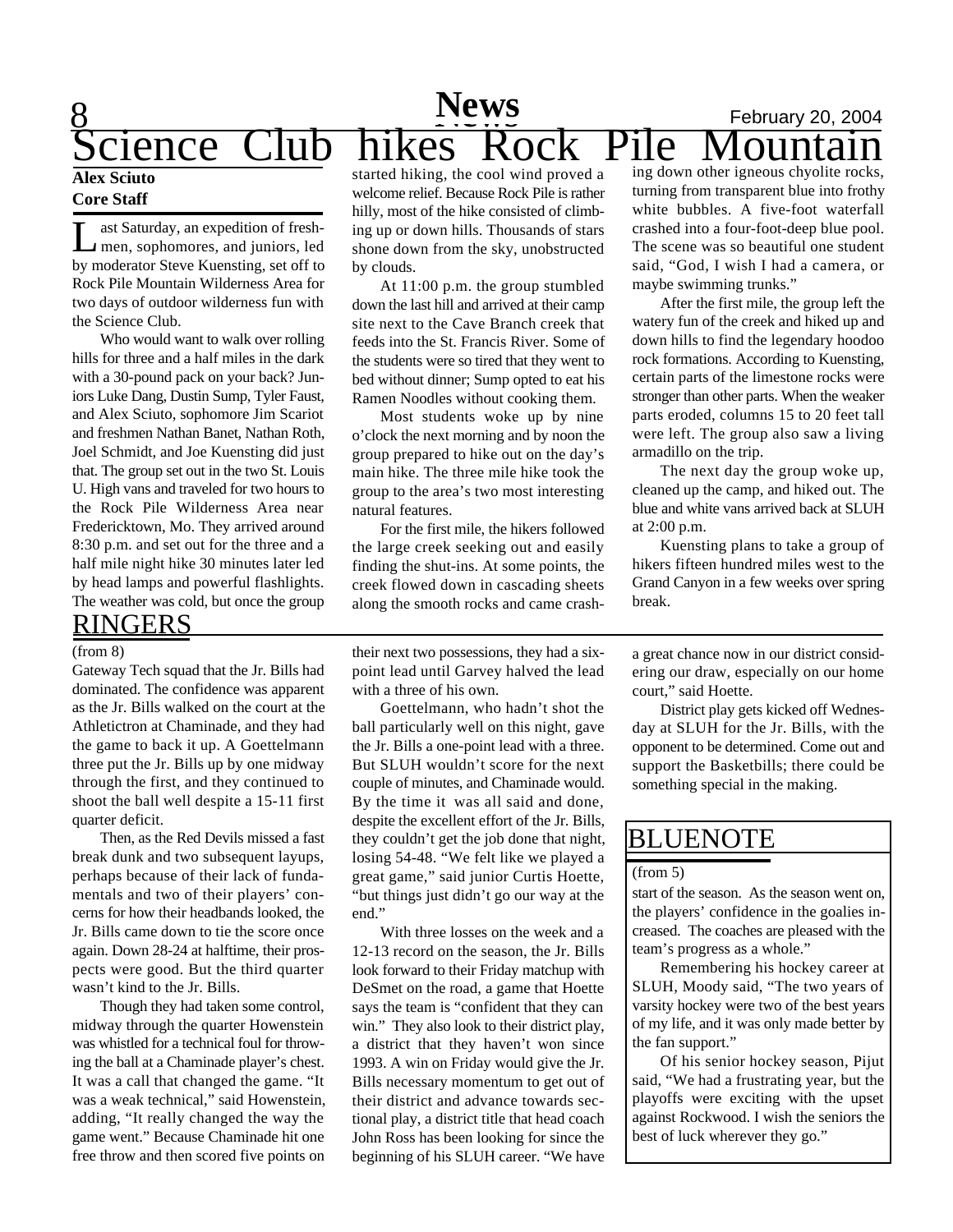# **February 20, 2004 Feature** 9

# SENIOR PROJECT REFLECTION Crisscross Applesauce: St. Mark's Catholic School

### **Brian Fallon Assistant Editor**

After my first day at St. Mark's Catholic School in South County I wrote in my reflection journal, "Well, I'm a gym teacher. Great." The words showed the doubt I was having, the doubt that I talked with my advisor about. I had chosen to go to St. Mark's because I remembered my time at my grade school, Holy Infant, and how it was difficult sometimes; dealing with growing up and bullies was something I could connect with. But the kids at my project were regular grade school kids, which made me feel as though my purpose for being there was not as significant when compared to other projects.

St. Mark's was halfway through its first year as a parish after the merging of St. Timothy's, Most Precious Blood, and Mary Queen of the Universe. I realized how difficult it must have been for everyone to make the adjustment, especially the students. I had moved from my old parish in second grade, and I remember how hard it was to become accepted, and how I tried so hard at first to make new friends.

The whole purpose of the project was to interact with people. I got to meet close to 325 students, their teachers, the principal, the maintenance man, the pastor, the secretaries, and the lunch ladies. The kids called me Mr. Brian as a sign of respect, but I was also known as carrot top, Marshall Faulk, Fr.

Fallon, and Brian. It was hard to find my role as a part of the school, but I did my best to help as much as I could.

On the first day of project, I was full of energy and ready to make a difference in the students' lives. I met Mrs. Lardner, whom I would be helping over the next three weeks. The school didn't have a gym, and three times a day she had to move all of the tables and chairs in the cafeteria so she could have class. I grew to despise the blue chairs, stacking them in fours and pushing them up against the wall or under the tables.

Jumping rope was not one of the ways I saw myself giving back to the community. I had heard my friends talk of the warm and happy experiences they got from their projects, and had read the same comments from the quotes from other seniors. But I was teaching a bunch of normal suburban grade school kids how to jump rope. I enjoyed it, but it didn't seem like I was contributing to anything important like learning how to count. Instead I helped them learn the single side swing and jump.



The upper classes were a little harder to get to know, since they did all the questioning. I was interrogated about where I went to school, what car I drove, how long I was going to be there, if I had a girlfriend, if I was married or not, what sports I played, where I was going to college, why I didn't like "Chingy," and what was for lunch. It was overwhelming, and the students weren't infatuated with me just because I was older, like the primary students were. I was alarmed when seventh grade girls broke into the Sunday coffee supplies and started eating the sugar. I quickly had to draw the line between being an accomplice and an authority, but I couldn't. I wanted all the kids to like me, but I wanted to make them listen. It reminded me of my own grade school when I was the kid who was so lost, trying to fit in with

everyone.

I guess part of me felt disappointed that I hadn't experienced a metanoia during the first week of project, especially because everyone in my senior project discussion group was working with the mentally or physically handicapped. They knew about their kids. There were specific chores or lessons they were supposed to teach. I jumped rope. What was I supposed to be doing? How was I doing anything worthwhile besides being a friend to students? I really felt lost as I drove home from SLUH that Monday night. I felt cheated. I wanted to feel like I had accomplished something. I wanted to feel like the seniors of years past that I had admired for their courage and dedication to their

projects. I knew that I had to do something to make my project worthwhile.

I decided that I needed more enthusiasm, and I needed to keep busy as much as I could. I wanted to remember St. Mark's as a place where I grew a little bit more, and I wanted the students and teachers to remember who I was, and what little impact I made on their lives. I searched for things to do. I passed out lunches at all of the lunch periods. I sat with different kids, and actually asked them about school, and what they thought about their new school. Most kids had adjusted, but I saw how some kids were still treated unfairly.

One sixth grader named Greg was called fat by one of his classmates while we were studying nutrition facts. Part of me was shocked that everybody laughed, but then I understood how it was. Making fun of people was a way kids could get up in the social status of their class, and some used it to the highest extent.